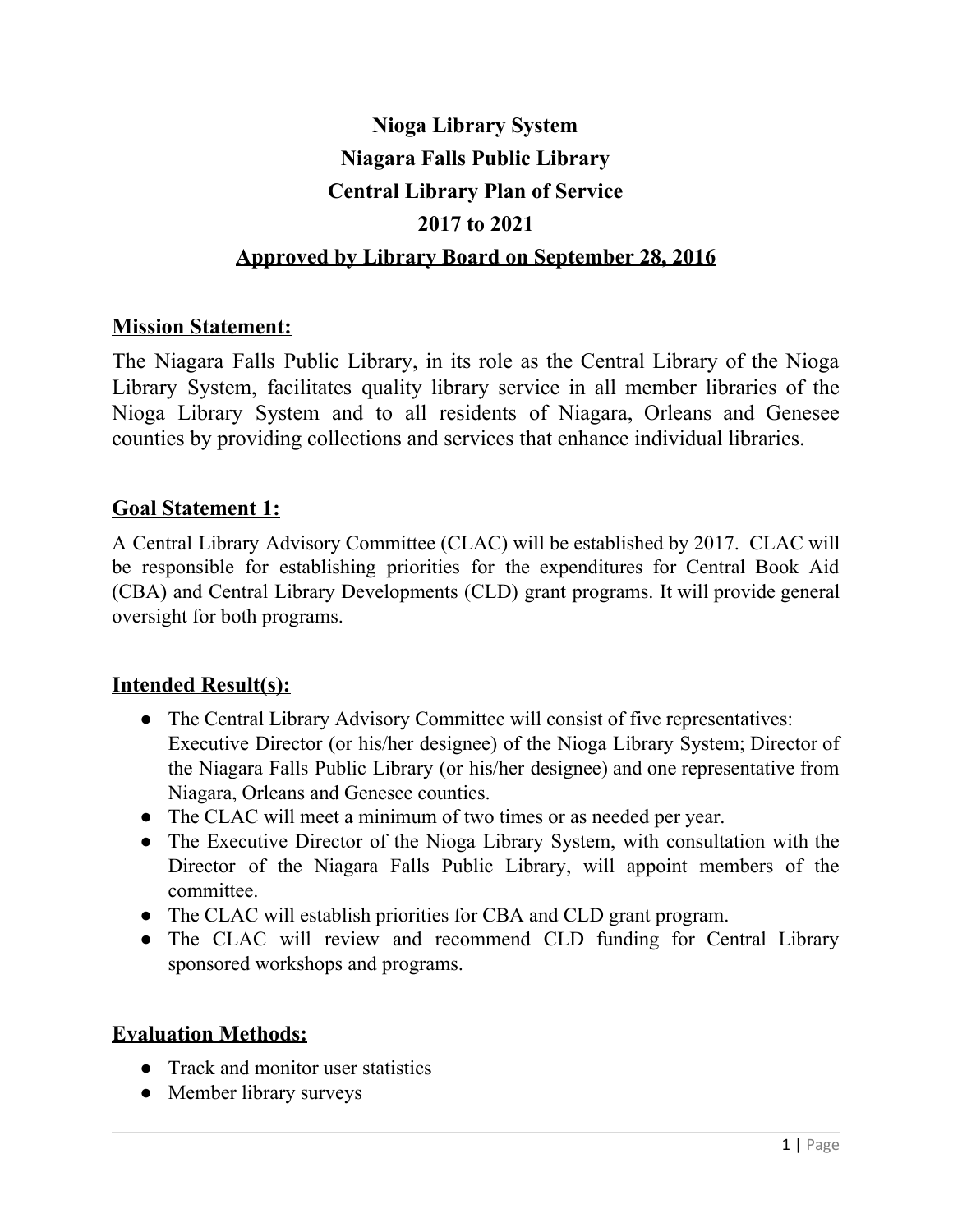● Anecdotal accounts

### **Goal Statement 2:**

As the Central Library for the Nioga Library System, the Niagara Falls Public Library will provide quality reference and information services to Central Library patrons and the member libraries located in Niagara, Orleans and Genesee Counties.

#### **Intended Results:**

- Member libraries will be able to provide in-depth reference services to their patrons.
- Central Library staff will provide frequent professional workshops dealing with reference and information services.
- All member libraries will benefit from availability and access to databases through the Nioga Library System website 24 hours a day at no cost.
- Reference information will be available through online resources with equal accessibility.

#### **Evaluation Methods:**

- Track and monitor user statistics
- Member library surveys
- Anecdotal accounts

#### **Goal Statement 3:**

The Niagara Falls Public Library will provide assistance with 21<sup>st</sup> Century reference information, digital/electronic services and programs to member libraries located in Niagara, Orleans and Genesee Counties.

#### **Intended Results:**

- Explore and advise member libraries on the viability of enhanced communication services such as "Chat" and other face-to-face digital services for use by staff.
- Keep abreast and advise member libraries of developing trends in delivery of and use of electronic reference systems/services.
- Provide assistance setting up a Facebook page to member libraries without a current Facebook page for their library.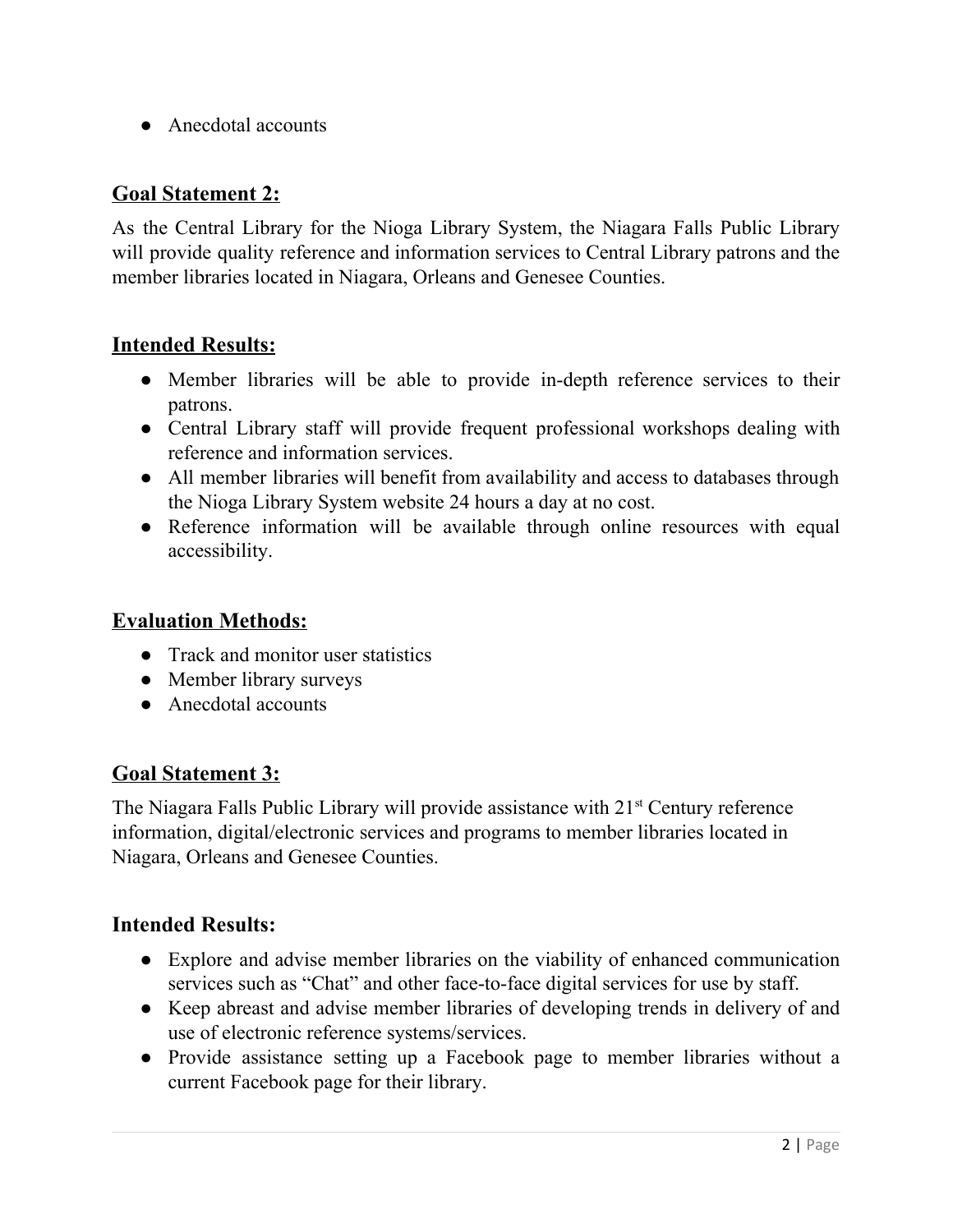- Provide member libraries short monthly tips on how to promote library services and programs to community members using Social Media outlets (e.g. Facebook, Pinterest, Twitter).
- Provide Social Media post content (text and images) to promote system wide programs and services on a monthly basis.

## **Evaluation Methods:**

- Track and monitor Social Media activity
- Member library surveys
- Patron surveys
- Anecdotal accounts

## **Goal Statement 4**

The Niagara Falls Public Library will provide training for Staff of member libraries on use of Reference Services and electronic resources, and provide alternative delivery of workshop content recorded in digital format allowing staff to attend web-based training at their convenience.

#### **Intended Results:**

- Staff of all member libraries will be able to access training content at in-person workshops as well as web-based (online) and accessed remotely, so as to become more proficient in use of reference services and electronic resources.
- Production of web-based (online) tutorials for member library Directors and Staff on four topics per year such as security concerns, staff safety, legal issues, etc.
- Creation of a basic program for Library Directors covering topics such as personnel/human resource management, library management, financial procedures, and collection development, providing training sessions that can be attended in-person and in a web-based (online) format that can also be accessed remotely.

## **Evaluation Methods:**

- Track and monitor workshops presented real and virtual
- Track and monitor workshop attendance statistics real and virtual
- Member library surveys
- Anecdotal accounts